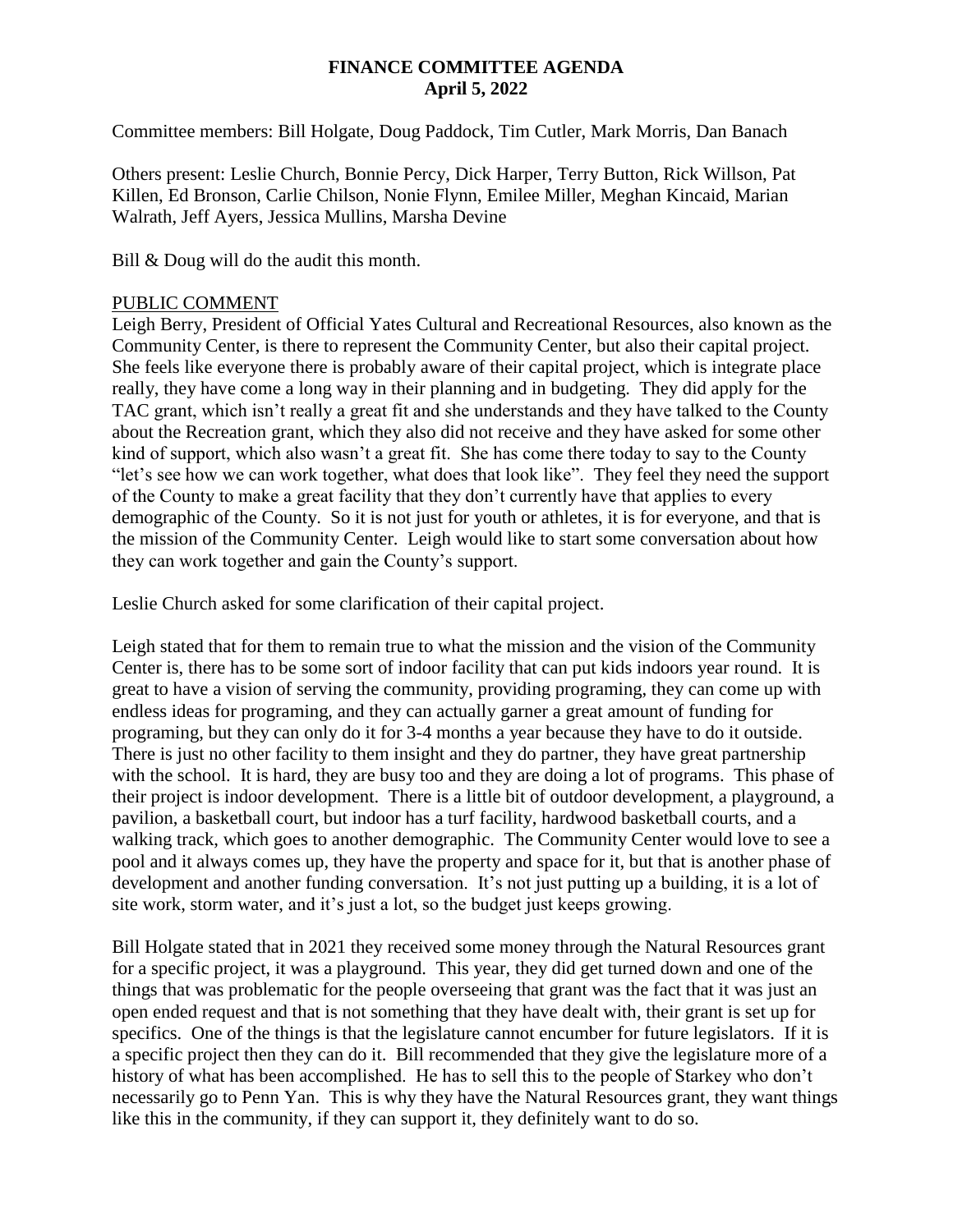Leigh stated that there is no way that they can do it on their own, they need to work together as a community. To raise money they need a little bit of money, they need someone to come in and support them and commit.

Bill stated that he doesn't think the legislature has that much information on what it is that they are doing.

Pat Killen stated that they could do a better job selling and promoting what their concept is and that they should look into a grant writer. It is open ended and a hard sell for him at this point. It is a hard sell because they were asking for a commitment of \$20,000 a year for 20 years and that is \$400,000 which is a large amount of money. The people that Pat represents may not even use the facility and they may not see the direct benefit of it.

Leigh stated that it is more than just sports. It has to appeal to the whole community and it has to be available to the whole community.

Carlie Chilson questioned if they made an outreach to the American Legions, the VFWs, Lions Club, the Moose, and the Elks. They offer funding for kids and grants.

Leigh stated that she has and it is very difficult to get a grant for a capital project because they want programing. To get funding to build something is very difficult. They have brought a significant amount of money in from grants. They have been in the papers trying to get the word out.

Steve stated that they have a challenge right now. They can't find employees and nobody can find employees anywhere. They are competing against the rest of the country for attraction of new businesses, trying to keep ones there, and expand. Residents are now demanding these sort of services and the amenities that they didn't have before. If they don't start adding these amenities that employees, residents, and visitors are looking for they are not meeting the needs and they will go where their needs are being met.

#### **Real Property: Meghan Kincaid**

Meghan reported that she has submitted her 2021 Annual Report.

Meghan reported that she has completed the 2022 omitted tax calculations and letters. She will be giving them to the town assessors to review and sign when they drop off their files. Letters will be mailed out on or around the beginning of May.

Meghan reported that all towns have enough B.A.R. members for a quorum. She will be holding the Board of Assessment Review training for the newly appointed/reappointed members on 4/21.

Meghan reported that she attended the Real Property Director's Winter Conference on March 14- 16.

Meghan reported that the town assessors will be bringing her their files this week that she will use to process the 2022 Tentative Assessment Rolls. Tentative values come out on May 1<sup>st</sup>. Property owners that are interested in challenging their tentative assessment to their town's Board of Assessment Review should contact their Town Assessor. The grievance procedure information is available on the Yates County Real Property's webpage, as well as on the Department of Taxation and Finance's website. Meghan reported that she has also begun the preliminary paperwork and coordination with the village tax collectors for the upcoming village tax billing season. Village tax bills come out on June  $1<sup>st</sup>$ .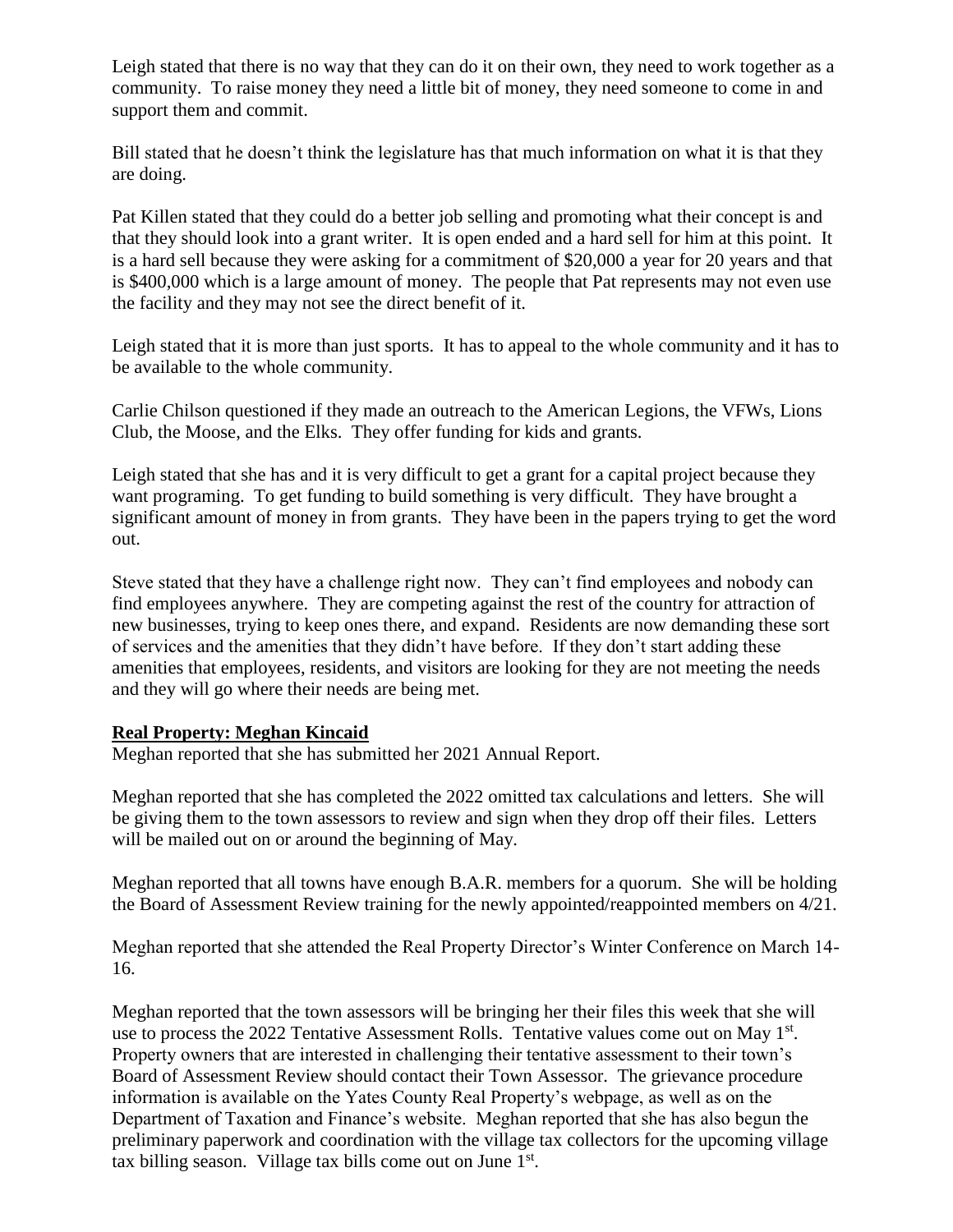Meghan clarified some of the differences between the Enhanced STAR Credit, Enhanced STAR Exemption, STAR Exemption, and the STAR Credit.

## **ReConnect: Marian Walrath**

Marian reported that ReConnect 1 Phase 1 design is complete. Including the backbone (Phase 1A) and Italy distribution (Phase 1B) networks. In April the fielding of Phases 2 & 3 will start.

Marian reported that the following RUS (Rural Utility Service) approvals are in process:

- The Change of Scope Request for Phase 1A has provisionally passed RUS environmental approval process.
- The Preliminary Plans and Specifications ( $P & S$ ) presentation for Phase 1A meeting took place March 29.
- The Nokia Equipment Waiver Request is still in process.
- They are preparing the Change of Scope and Budget Reallocation for Phase 1B for submittal to RUS.

Marian reviewed the Make-Ready Applications.

Marian reported that once the RUS approves the Change of Scope Phase 1A, the material procurement will proceed. Material storage options are being evaluated. Marian reported that New York Engineering Services intends to hire 4 full time local employees. The positions are for Outside Plant Telecommunications Inspector and Utilities Structure Technician.

Marian reported that the goal is to start Phase 1A construction in the summer of 2022. There is a more detailed 3-year plan available.

Marian reviewed the grants status of the grants they have applied for and continue to apply for. Marian reported that they are exploring a possible Northern Borders Regional Commission grant for dedicated fiber run and equipment between the County Office building and the new Highway facility for supporting a backup disaster recovery site initiative.

Marian reviewed the following resolutions that would be needed. After discussion the Committee approved.

 Authorize Chairwoman to Sign Contract with Labella Associates for One Touch Make Ready Services for Phase 1B of the Yates County ReConnect Project

## **Planning: Jeffrey Ayers**

Jeff reported that there were 3 Planning Board applications received for the month of March, from Barrington, Benton, and Penn Yan. They were all determined to have no countywide impact.

Jeff reported that Yates County hosted a training webinar of "How Appealing-The Role of the Zoning Board". Next month the training "Here Comes the Sun-Shaping Solar and Battery Storage Projects" at 6 p.m. in the County Chambers.

Jeff reported that YTS would like to present at the 4/11 legislative meeting to report on their STOA quarterly update. They have just submitted their Annual Report to the state.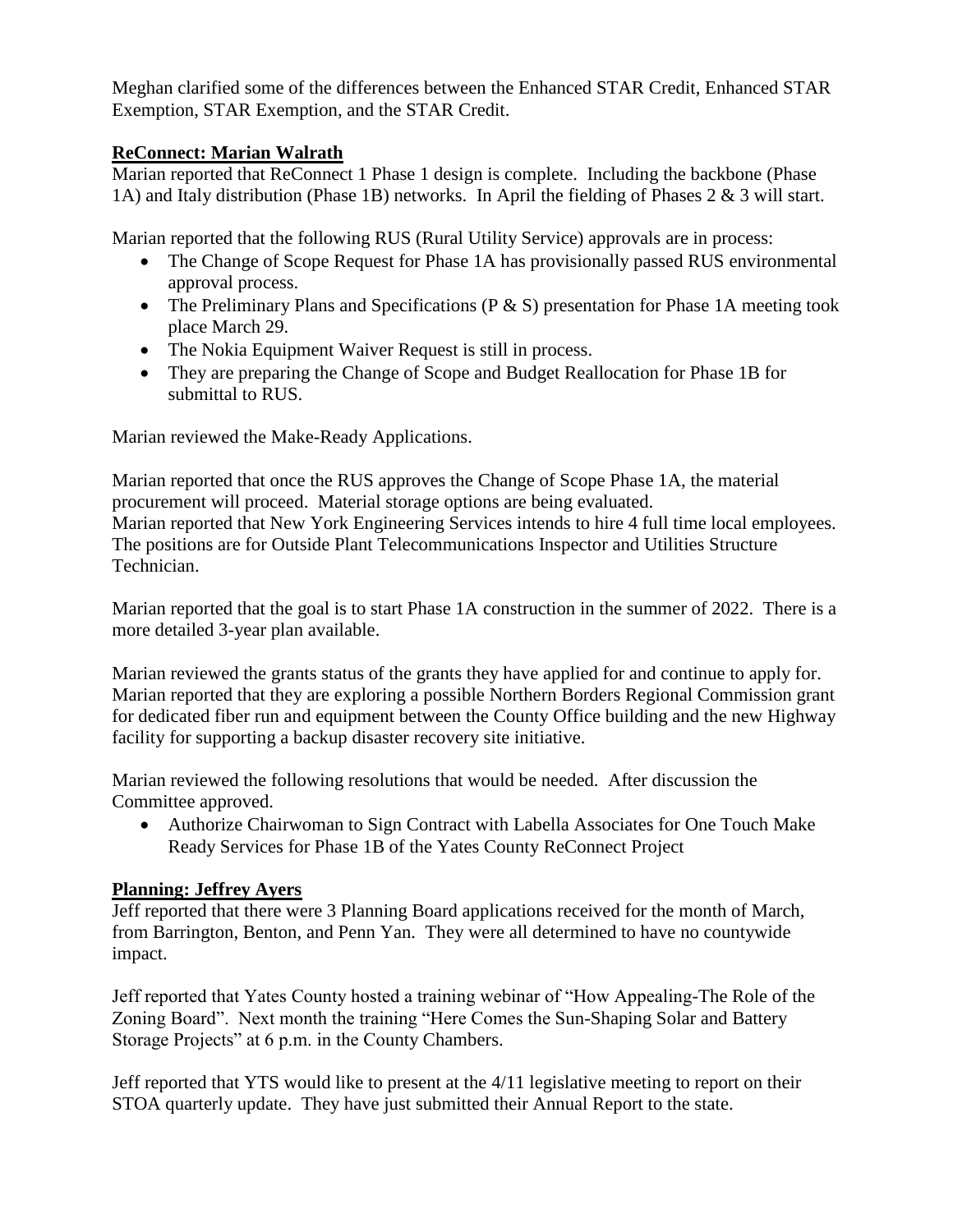Jeff reported that the cartographic support through additional rounds of district map edits continues.

Jeff reported that Yates County is supporting the Keuka Housing Council in applying for a CDBG sewer and well grant.

Jeff reported that the Planning Department is working to provide points towards the Clean Energy Communities 2.0, NYSERDA grant program as well as Climate Smart Communities Certificate program.

Jeff reported that the effort to support Schuyler and Yates County's HHWD is beginning.

The County has asked GFRPC about hiring them directly for the Local Solid Waste Management Plan. The number that they came back with is \$80,421.

After discussion, the Committee agreed to have Jeff move forward with hiring GFRPC for the Local Solid Waste Management Plan.

Liam Williams, from Troup 218, recommended several good recycling information websites. They have been added to the county's recycling website. He is wished luck on getting his Environmental Science Merit Badge.

Jeff reported that there is a new web application in the YC GIS Portal and it is called "Benton Zoning Map".

Jeff reported that the award and rejection letters went out on 3/18 for the Natural and Recreational Resources grant. Contracts will be formalized in the upcoming month.

Jeff reported that the Finger Lakes Land Trust has asked for a letter of support for an application to purchase a conservation easement on the Henderson Farm. Marsha and Meghan are going to provide the Committee and Legislature with more information regarding this prior to the Legislative Meeting on Monday.

Jeff reported that the 10<sup>th</sup> Annual LULA (Land Use Leadership Alliance) Training Program, centered on the 9E plan for Keuka and Seneca Lake is going to be on April 25.

Jeff reviewed the following resolution that would be needed. After discussion the Committee approved.

- Authorize Chairwoman to Sign Inter-Municipal Agreement with Schuyler County for Household Hazardous Waste Day Services
- Authorize Yates County to Submit an Application to the Office of Community Renewal for a Community Development Block Grant on Behalf of Yates County

The Committee requested more information as stated above for the following resolution.

 Authorize Letter of Support for Finger Lakes Land Trust to Submit an Application to NYS Dept of AG and Markets for the Purchase of a Conservation Easement on Henderson Farm

# **Finance: Jessica Mullins**

Jessica reviewed the 2022 Appropriations.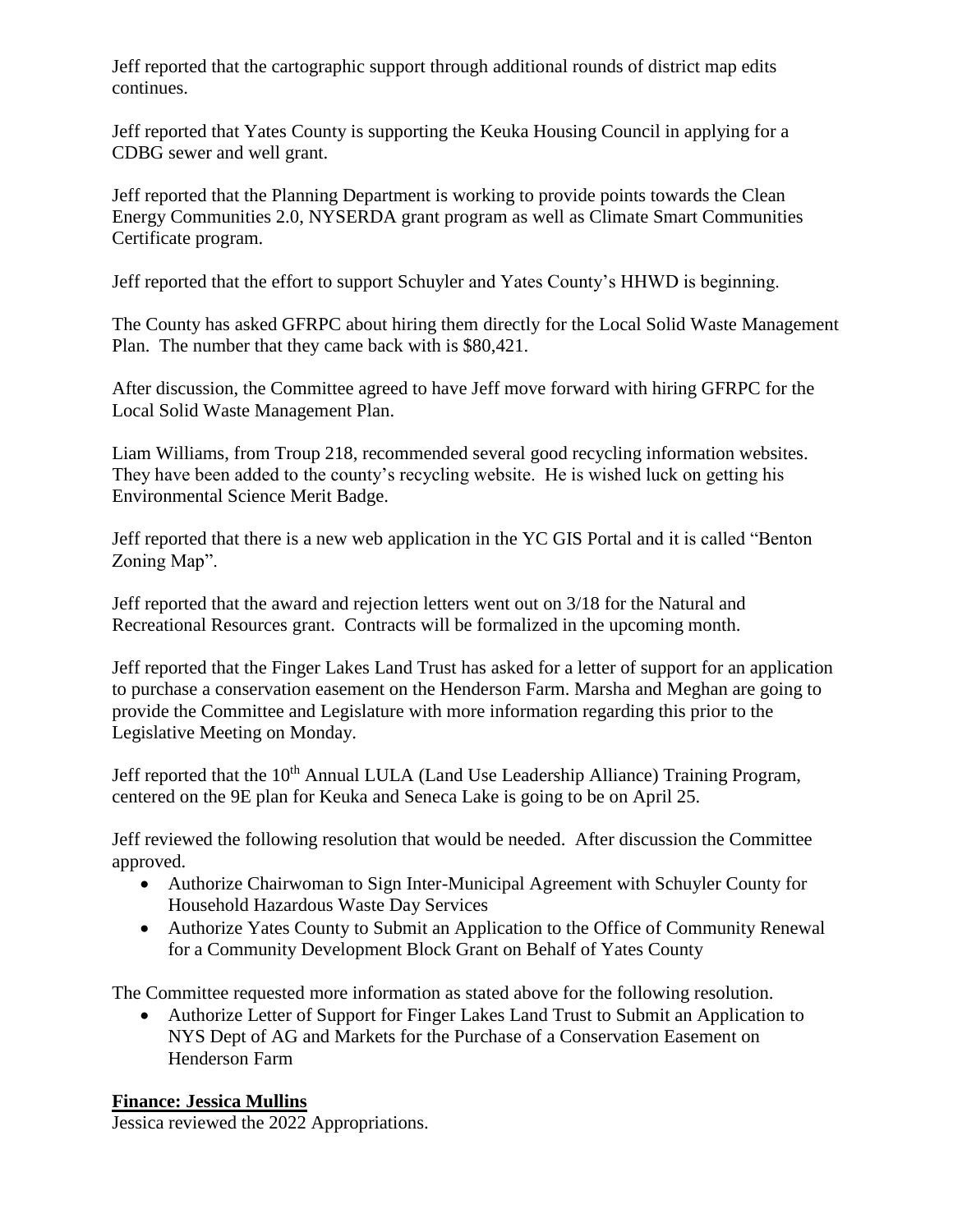Jessica reviewed the Sales Tax Report. It is still trending nicely, with the gas pricing remaining high. She will provide the information regarding the effect this is having on the departments at the May meeting.

Jessica reported that the Auditors have everything they need and are working on drafting the financial statement.

Jessica reported that the Annual TASC Meeting was held on Monday, March 21<sup>st</sup> virtually. The new 2022 board members were appointed, resolutions passed, and financials approved for 2021. The procurement report, investment report, certified financial audit, and annual report have all been submitted in PARIS to NYS. The budget report will be completed and submitted in October 2022. The TASC annual audit has been completed by Drescher & Malecki and copies are available for review in the Finance Office.

Jessica reported that the AUD for Flint Creek for 2021 has been filed, completed, and submitted to the state. A copy has been sent to Ontario County and if anyone would like a copy, they should reach out to Jessica.

Jessica reported that MUNIS is going to be updated starting in June 2022. The system that they currently have is no longer going to be supported as of 10/2022. More information is to come from Tim Groth.

Jessica reviewed the following resolution that would be needed. After discussion the Committee approved.

- 2022 Budget Transfers
- Appropriate Additional State Aid (Social Services)
- Appropriate Additional State Aid (Social Services)

## **Treasurer: Marsha Devine**

Marsha has been working on the foreclosure process with the County Attorney. The Foreclosure Property Auction process is delayed due to a procedural issue with the 2020 delinquent taxes. The Attorney will be filing a new Notice of Petition and letters to the property owners and stake holders with delinquent 2020 taxes. It is anticipated that the Auction will be held in October 2022. March Notice of delinquency letters for 2021 taxes were mailed out on 3/3/22. The initial STAR report for Real Property has been completed. The tax reconciliation will take place in April.

Marsha reported that the TCS PreLaunch was well attended by employees in the Finance/Treasurer Office. This upgrade will add functionality and the ability to customize more fields, along with batch processing of payments. NYSAC Finance School is scheduled for May 11-13, 2022 in Syracuse. Marsha has completed 3 KnowBe4 training modules.

Marsha reported that she has reviewed the Franchise properties with Jessica Mullins. Franchise property unpaid tax notices were mailed out on March 15<sup>th</sup>. She is working on three estates.

Marsha reported that Larry Crook arranged a presentation for them on the options for automating some of the payment processing from MSB to TCS. For now, they agreed to keep the process they have.

## **County Administrator: Nonie Flynn**